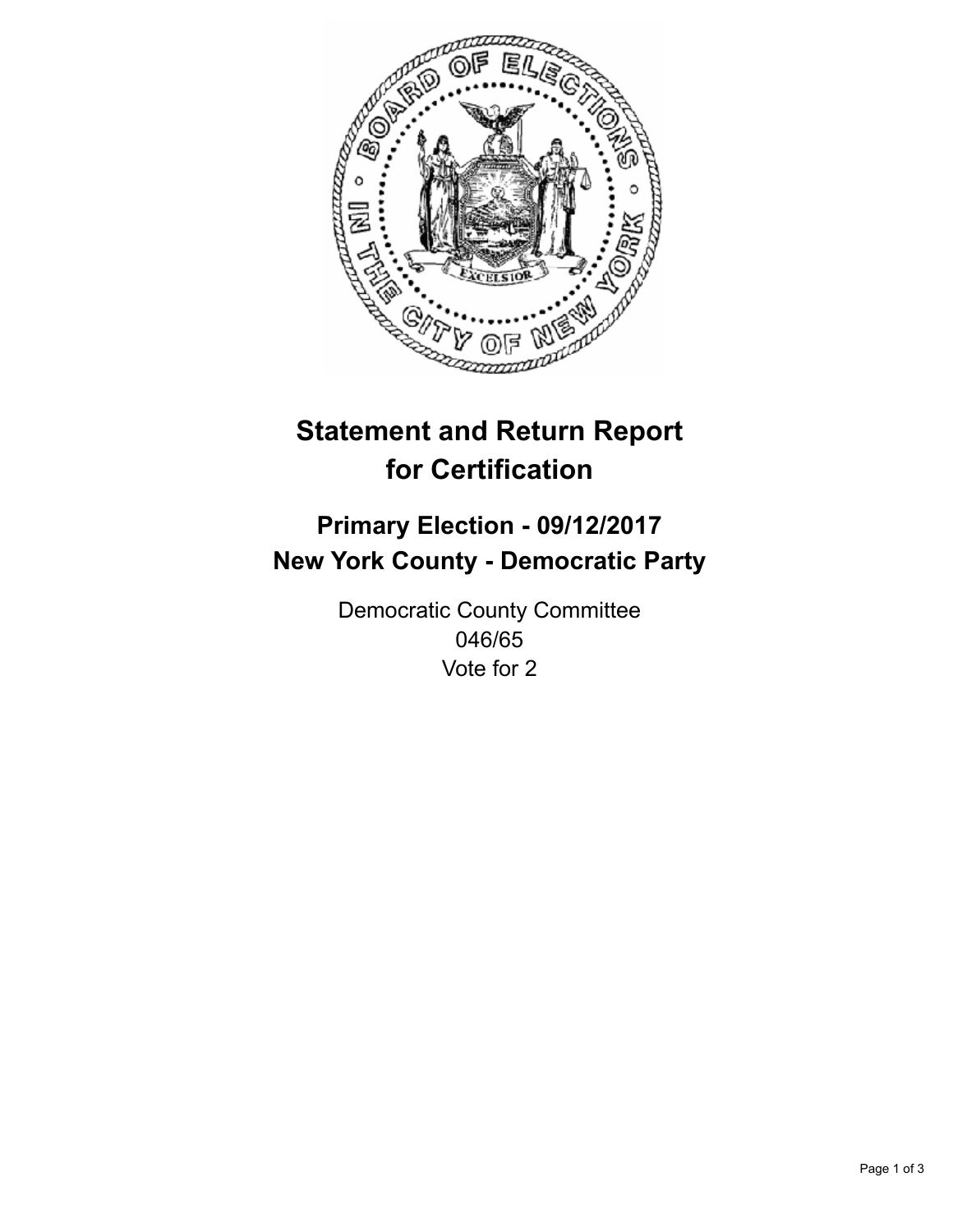

## **Assembly District 65**

| <b>PUBLIC COUNTER</b>                                    | 237            |
|----------------------------------------------------------|----------------|
| <b>MANUALLY COUNTED EMERGENCY</b>                        | 0              |
| ABSENTEE / MILITARY                                      | $\overline{2}$ |
| <b>AFFIDAVIT</b>                                         | 3              |
| <b>Total Ballots</b>                                     | 242            |
| Less - Inapplicable Federal/Special Presidential Ballots | 0              |
| <b>Total Applicable Ballots</b>                          | 242            |
| <b>JOREE ADILMAN</b>                                     | 78             |
| <b>ANTHONY BROWNIE</b>                                   | 73             |
| <b>MARC RAPFOGEL</b>                                     | 106            |
| <b>SARAH HAGLER</b>                                      | 111            |
| DANNY HAY (WRITE-IN)                                     |                |
| MELINDA CREANEY (WRITE-IN)                               | 1              |
| NOAM CHOMSKY (WRITE-IN)                                  | 1              |
| <b>Total Votes</b>                                       | 371            |
| Unrecorded                                               | 113            |